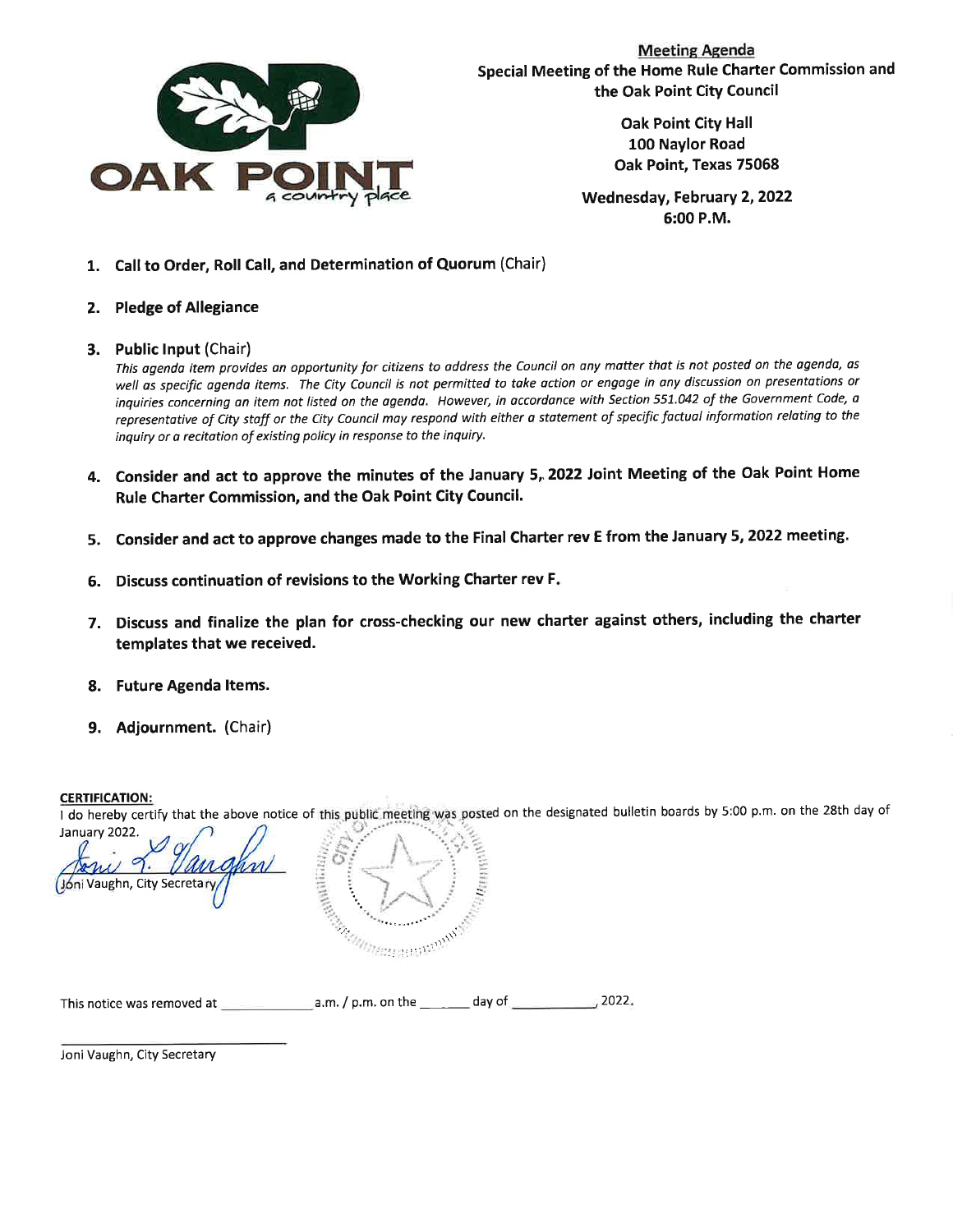

**Meeting Minutes Special Meeting of the Home Rule Charter Commission and the Oak Point City Council**

> **Oak Point City Hall 100 Naylor Road Oak Point, Texas 75068**

**Wednesday, January 5, 2022 6:00 P.M.**

## **1. Call to Order, Roll Call, and Determination of Quorum**

Vice-Chairperson Scott Dufford called the meeting to order at 6:10 p.m.

| Paul Bastaich                                     | <b>HRCC</b>                                                                   | Present                     |
|---------------------------------------------------|-------------------------------------------------------------------------------|-----------------------------|
| <b>Michael Betz</b>                               | <b>HRCC</b>                                                                   | Present                     |
| Jeff Emerson                                      | <b>HRCC</b>                                                                   | Present                     |
| Don Lindemann                                     | <b>HRCC</b>                                                                   | Present                     |
| Duane Olson                                       | <b>HRCC</b>                                                                   | Absent                      |
| Debbie Peterman                                   | <b>HRCC</b>                                                                   | Present                     |
| Jillian Richards                                  | <b>HRCC</b>                                                                   | Absent                      |
| Candy Risher                                      | <b>HRCC</b>                                                                   | Present                     |
| Kevin Tam                                         | <b>HRCC</b>                                                                   | Present                     |
| <b>Gregory Weiler</b>                             | HRCC                                                                          | Present                     |
| John Lusk<br><b>Scott Dufford</b><br>David McBeth | Mayor Pro Tem/HRCC<br>Deputy Mayor Pro Tem/HRCC<br><b>Council Member/HRCC</b> | Absent<br>Present<br>Absent |
| Dena Meek<br><b>Stephen Ashley</b><br>Joni Vaughn | Mayor<br><b>City Manager</b><br><b>City Secretary</b>                         |                             |

## **2. Pledge of Allegiance**

Vice-Chairperson Dufford led the pledges to the flags.

## **3. Public Input**

No one came forward to speak.

**4. Consider and act to approve the minutes of the December 1, 2021 Joint Meeting of the Oak Point Home Rule Charter Commission, and the Oak Point City Council.**

Paul Bastaich made a motion to approve the minutes of the December 1, 2021 Joint Meeting of the Oak Point Home Rule Charter Commission and the Oak Point City Council; motion seconded by Don Lindemann. **Motion Passed 9-0**

**5. Consider and act to approve changes made to the Final Charter rev D from the December 1, 2021 meeting.** 

Paul Bastaich made a motion to approve changes to the Final Charter rev D from the December 1, 2021 meeting; motion seconded by Debbie Peterman.

## **Motion Passed 9-0**

**6. Discuss the schedule and plans for the remainder of the meetings, with the possible goal of completion in time for the May 2022 election. Consider longer meetings and/or additional meetings.** The Commission recognized that finishing in time for the May 7, 2022 election was not realistic. City

Secretary Vaughn will contact Denton County about a Special Election in November.